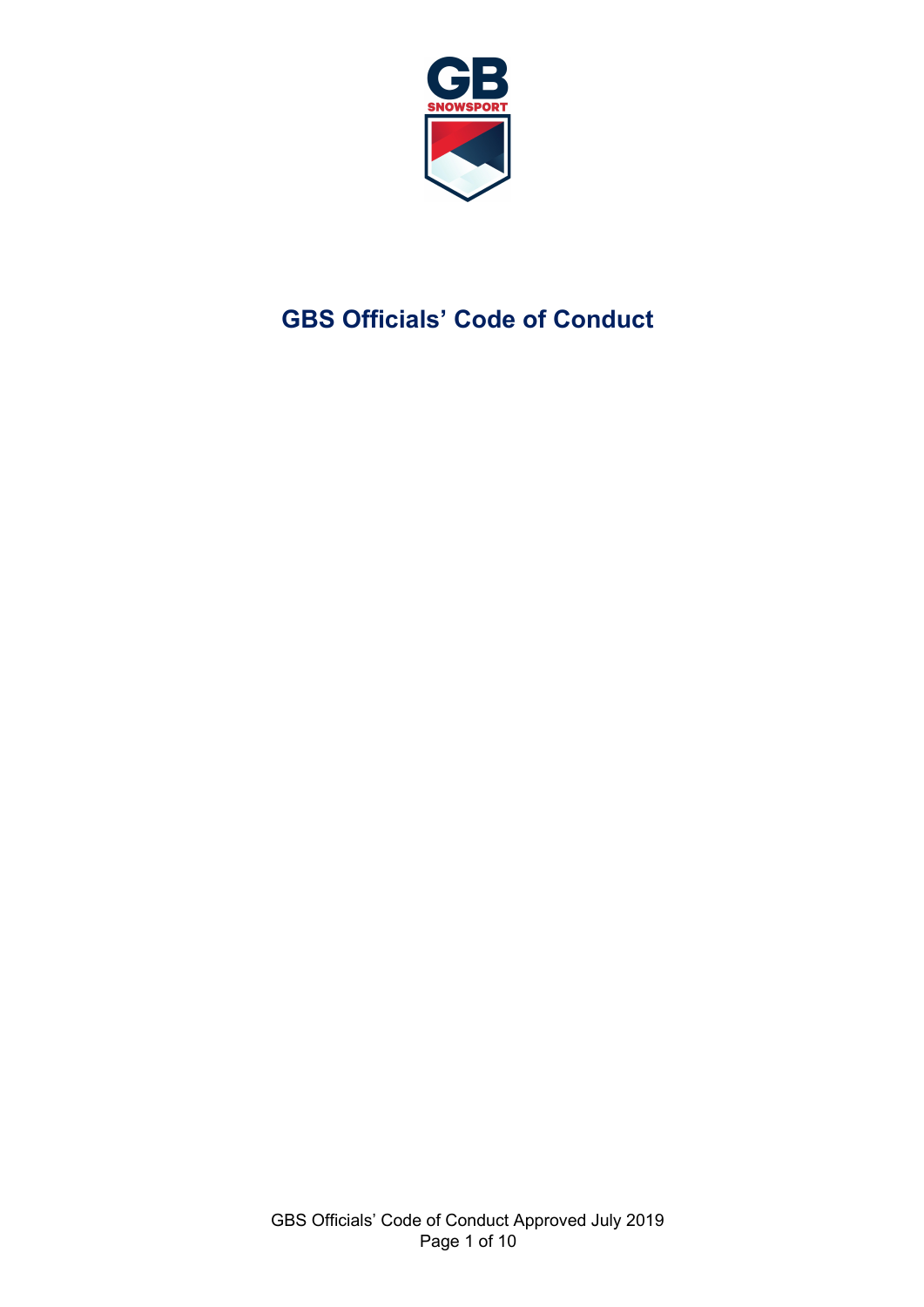# **Contents**

| <b>Definitions</b>             | 3              |
|--------------------------------|----------------|
| <b>Introduction</b>            | 5              |
| Aims                           | 5              |
| <b>Scope</b>                   | 5              |
| <b>General Obligations</b>     | 6              |
| <b>Code of Conduct</b>         | $\overline{7}$ |
| <b>Behaviour</b>               | $\overline{7}$ |
| Communications                 | $\overline{7}$ |
| <b>Smoking and Alcohol</b>     | 8              |
| <b>Illegal Substances</b>      | 8              |
| Corruption                     | 8              |
| <b>Competitions and Events</b> | 8              |
| Clothing                       | 8              |
| Wellbeing                      | 9              |
| Inappropriate Relationships    | 9              |
| <b>Safeguarding</b>            | 9              |
| <b>Violation of the Code</b>   | 9              |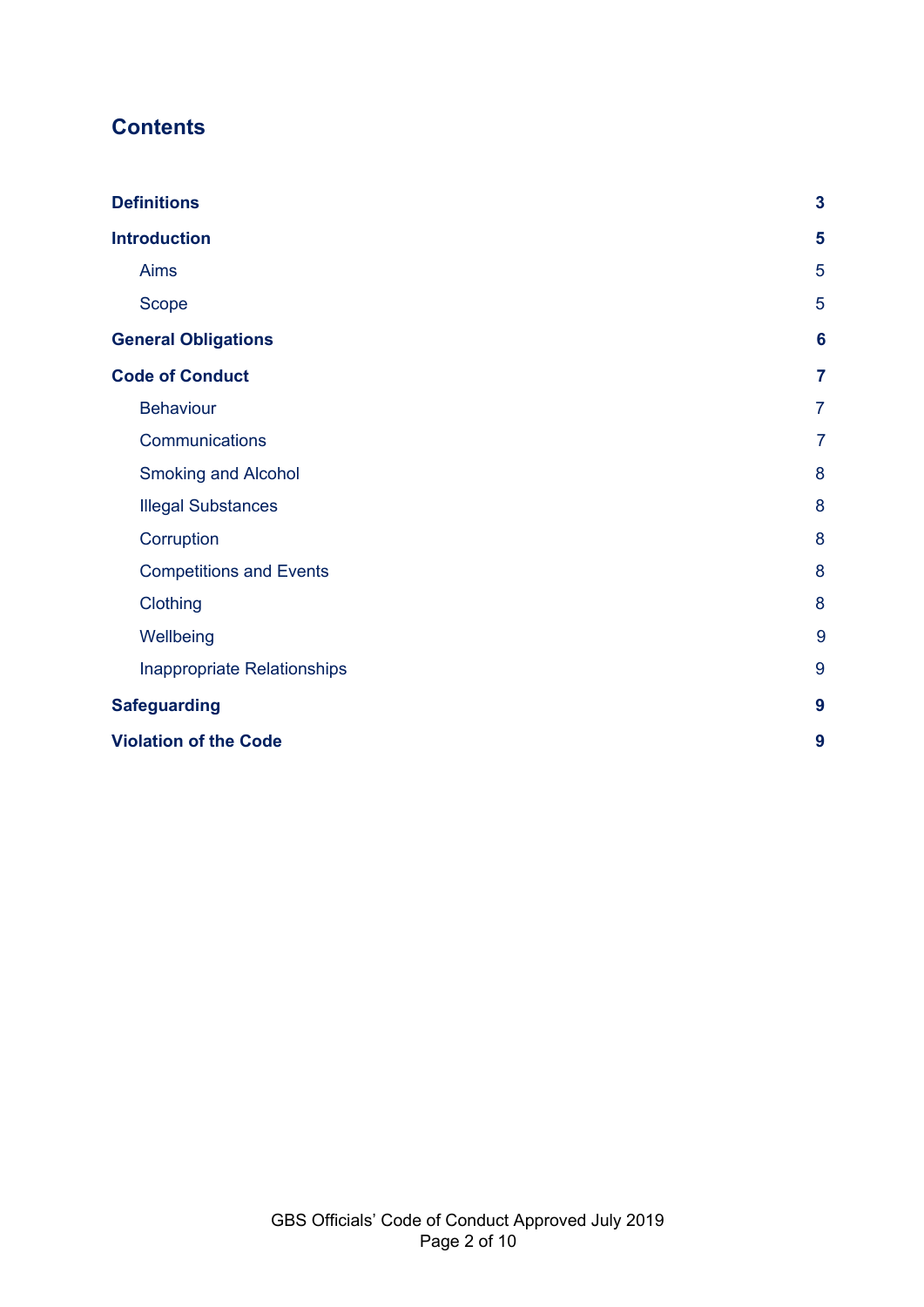# <span id="page-2-0"></span>**Definitions**

| "Bullying"                 | means any offensive, intimidating,<br>malicious, or insulting behaviour involving a<br>misuse of "power" that can make a person<br>feel vulnerable, upset, humiliated,<br>undermined, or threatened; |
|----------------------------|------------------------------------------------------------------------------------------------------------------------------------------------------------------------------------------------------|
| "Competition"              | means an Event or series of Events<br>conducted over one or more days, including<br>a National or International Competition;                                                                         |
| "Code of Conduct"          | means the GBS Officials' Code of Conduct;                                                                                                                                                            |
| "Discrimination"           | means being treated unfairly because of a<br>characteristic that is legally protected by the<br>Equality Act 2010;                                                                                   |
| "Event"                    | means a single, race, match or contest;                                                                                                                                                              |
| "GBS"                      | means GB Snowsport Ltd.;                                                                                                                                                                             |
| "GBS Athlete"              | means an athlete who is part of a GBS<br>Team/GBS Squad;                                                                                                                                             |
| "GBS CEO"                  | means the Chief Executive of GBS;                                                                                                                                                                    |
| "GBS Discipline Committee" | means a committee for each GBS discipline<br>who work with the GBS Board to fulfil the<br>organisation's mission in regards to that<br>specific discipline;                                          |
| "GBS Squad"                | means a set of athletes selected to<br>represent GBS for the competitive season;                                                                                                                     |
| "GBS Staff"                | means staff who are employed by, or acting<br>as a consultant to, GBS;                                                                                                                               |
| "GBS Team"                 | means a set of athletes selected to<br>represent GBS at a major Event;                                                                                                                               |
| "GBS Volunteer"            | means volunteers who work for GBS<br>without pay;                                                                                                                                                    |
| "GBS Website"              | means the official GBS website;<br>https://www.gbsnowsport.com/;                                                                                                                                     |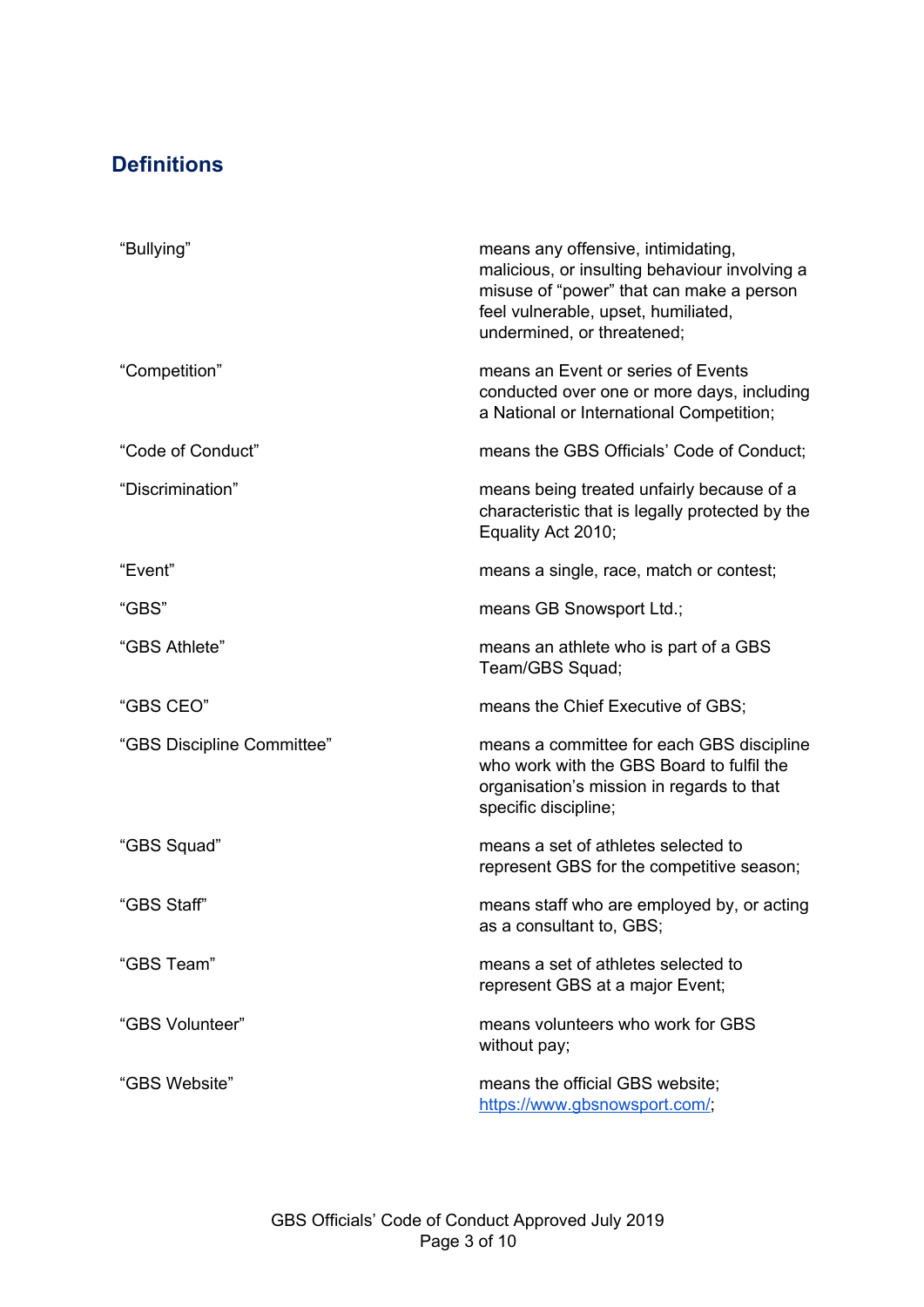| "Harassment"             | means any unwanted behaviour which is<br>found to be offensive or which results in a<br>feeling of intimidation or humiliation; |
|--------------------------|---------------------------------------------------------------------------------------------------------------------------------|
| "Head Coach"             | means the person responsible for the<br>coaching delivery within a GBS programme;                                               |
| "Officials"              | means all GBS Officials, including coaches,<br>support staff, GBS Discipline Committee<br>members, and volunteers;              |
| "Team Manager"           | means the manager of a GBS Team;                                                                                                |
|                          |                                                                                                                                 |
| "Unacceptable Behaviour" | means the behaviours of Bullying,<br>Harassment, Discrimination, and<br>Victimisation;                                          |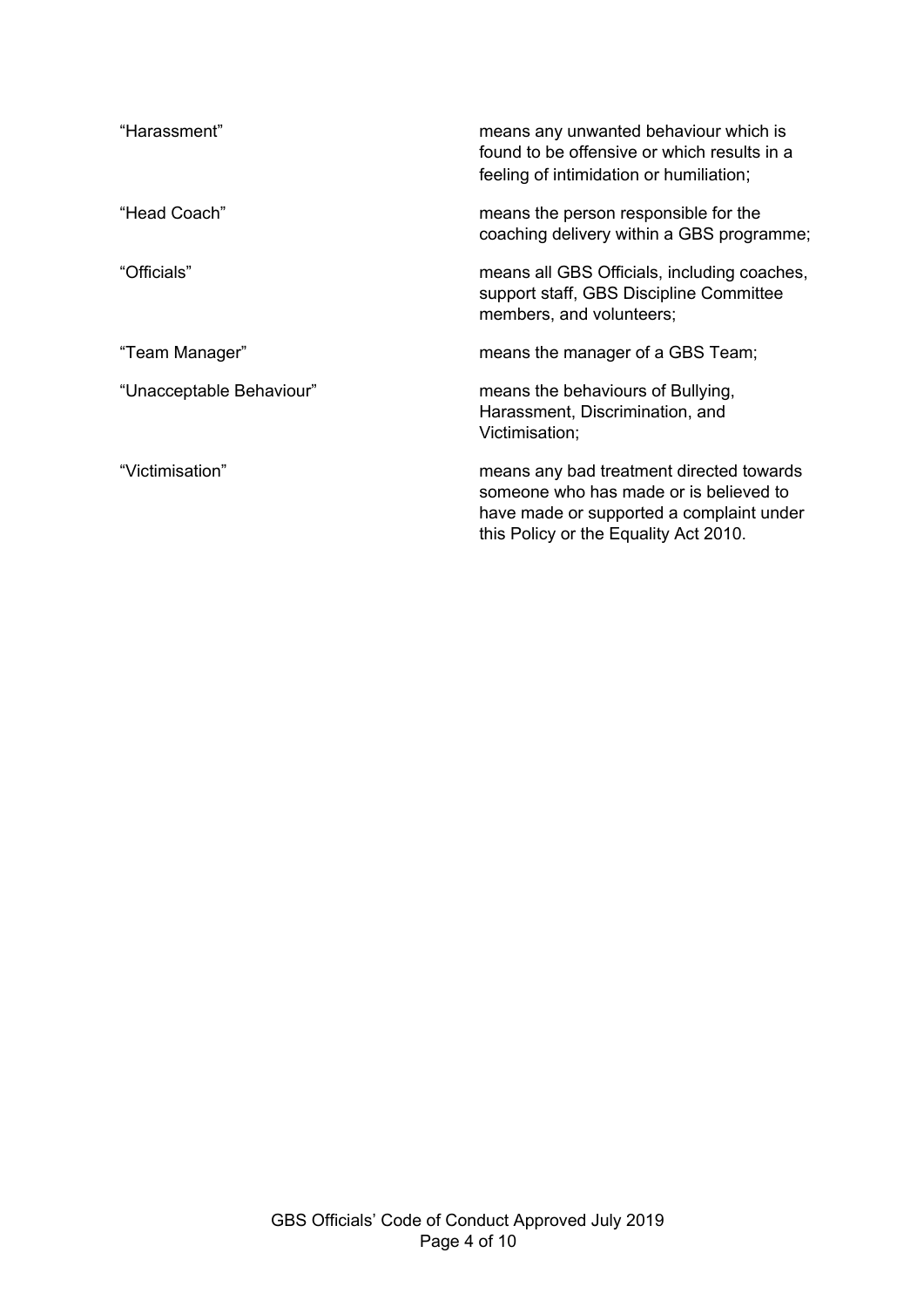## <span id="page-4-0"></span>**1. Introduction**

- 1.1. This document contains the GBS Officials' Code of Conduct (the "Code of Conduct") and sets out a code of conduct, general obligations, and the behaviour expected of any Official.
- 1.2. Officials who by virtue of their selection, nomination, employment, or appointment agree either:
	- 1.2.1. to become a member of any GBS Discipline Committee;
	- 1.2.2. to appear on any list or pre-list of Officials maintained by GBS and relating to any of the disciplines of snowsport; or
	- 1.2.3. to be employed by GBS either as a salaried employee or as a consultant on a consultancy basis.
- 1.3. A person should not agree to be an Official unless they are able to fully comply with the Code of Conduct. GBS acknowledges that some Officials participate in GBS activities on a voluntary basis, and that they are committed to maintaining and improving the standing of GBS and the sport of ski and snowboard nationally and internationally.
- 1.4. The Code of Conduct constitutes a legally binding agreement between GBS and an **Official**

#### **Aims**

- <span id="page-4-1"></span>1.5. To promote ethics, professionalism, and integrity within GBS and any GBS Team/GBS Squad.
- 1.6. To explain what is expected of you and that your actions, appearance, conduct, and demeanour will affect not only yourself, but also GBS and any GBS Team/GBS Squad.

#### **Scope**

<span id="page-4-2"></span>1.7. Failure to comply with the Code of Conduct will lead to disciplinary action in accordance with the GBS Disciplinary Policy. In addition, if your conduct is unlawful or illegal you may be personally liable or criminally liable with respect to civil and/or criminal proceedings, claims, or actions. GBS accepts no liability for legal breaches by Officials regarding the Code of Conduct.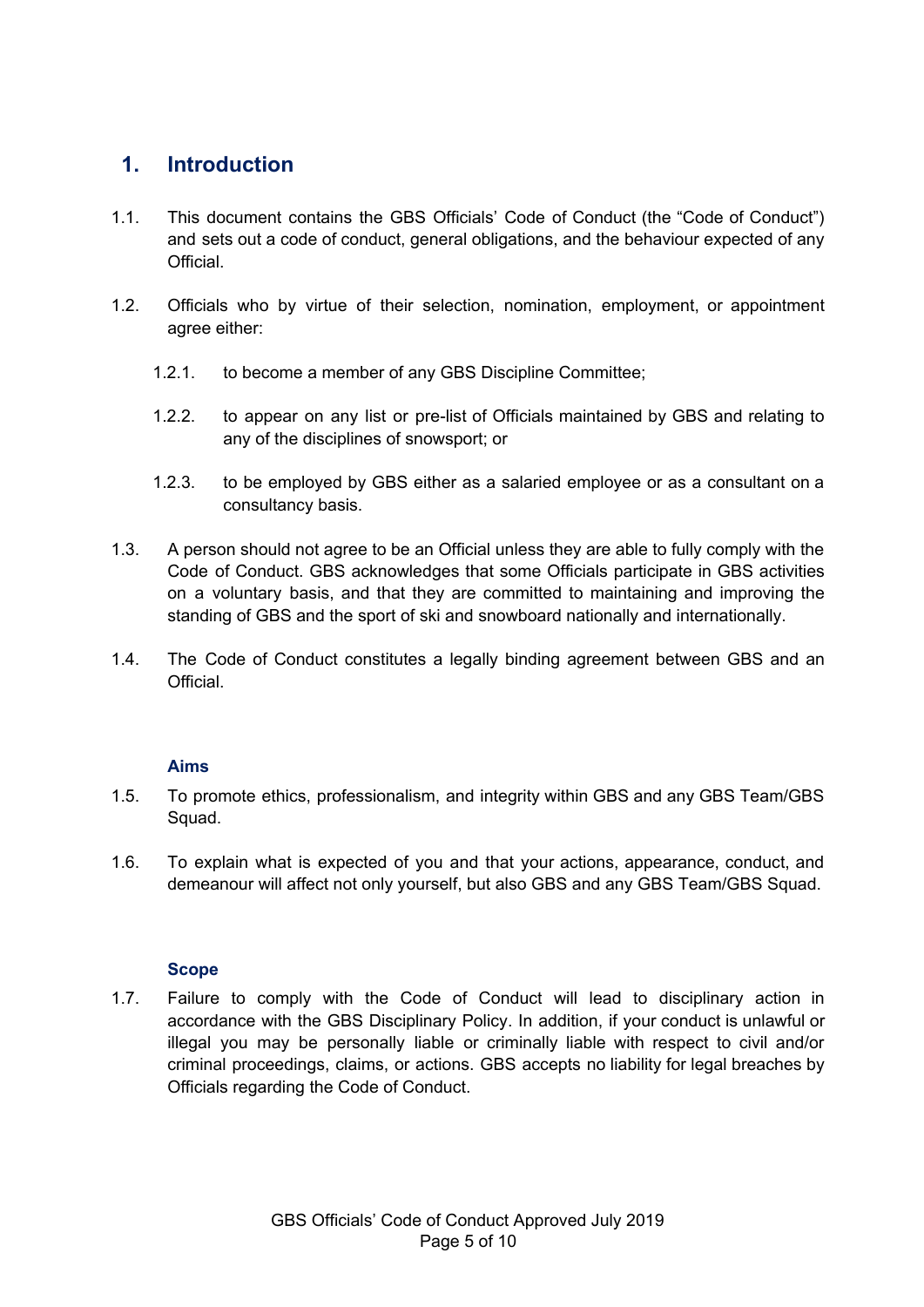1.8. The Code of Conduct is designed to be read in conjunction with the GBS Internet and Email policy, the GBS Social Media Policy, the GBS Telephony Policy, the GBS Dignity and Respect Policy, the GBS Equality and Diversity Policy, the GBS Anti-Corruption Policy, and the GBS Disciplinary Policy that are published by GBS. These documents may receive revisions and updates occasionally, with the most up to date versions being available on the GBS Website.

## <span id="page-5-0"></span>**2. General Obligations**

- 2.1. Officials shall:
	- 2.1.1. comply with reasonable directions issued by the GBS Discipline Committee and reasonable directions of the relevant Head Coach;
	- 2.1.2. not be involved in, nor persist with any conduct or activity that he/she knows or ought to have known may bring themselves, the GBS Team/GBS Squad, GBS, or the sport into disrepute, contempt, scandal, or ridicule;
	- 2.1.3. not knowingly be involved in a situation which may bring themselves, the GBS Team/GBS Squad, GBS, or the sport into disrepute, contempt, scandal or ridicule;
	- 2.1.4. not be involved in any conduct or activity that he/she knows or reasonably ought to have known may harm the name or reputation of GBS or any sponsor of GBS, or GBS' relationship or contractual obligation with any GBS sponsor;
	- 2.1.5. not allow any breach of the Code of Conduct to go unchallenged or overlook any breach that may have occurred;
	- 2.1.6. report any serious breach of any GBS policies, codes, or standards and must not prevent or attempt to prevent any other member of GBS Staff, GBS Athlete, or GBS Volunteer from doing so.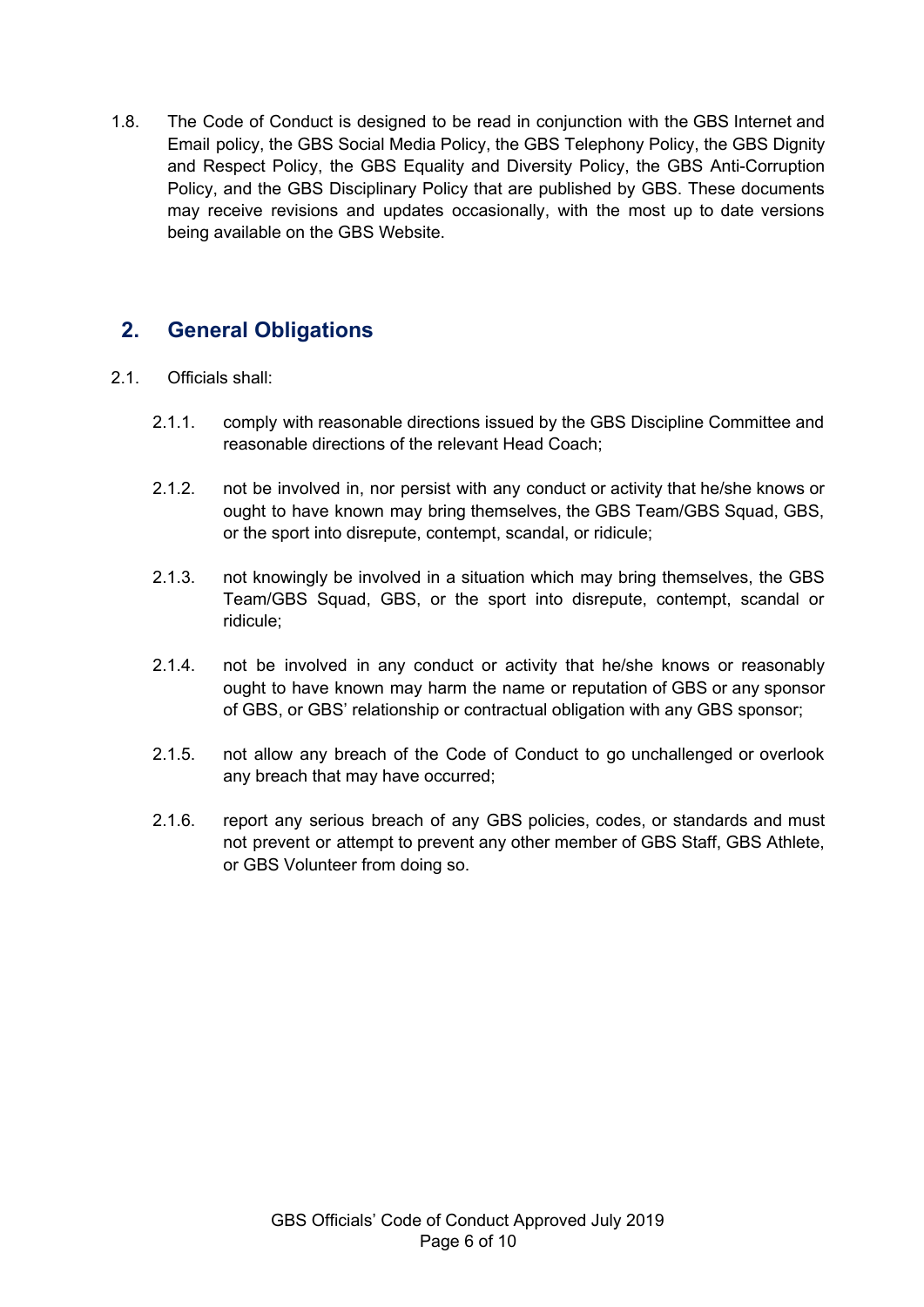# <span id="page-6-1"></span><span id="page-6-0"></span>**3. Code of Conduct**

#### **Behaviour**

- 3.1. Officials are always expected to:
	- 3.1.1. Demonstrate exemplary behaviour. This includes acting in a responsible and respectful manner to others to project a positive image of snowsport to all athletes, their families, Officials, spectators, and the general public.
	- 3.1.2. Be sensitive to local codes and customs. This is a matter of importance at the international Events where members of the GBS Team are present as guests of the host nation.
	- 3.1.3. Abide by the GBS Dignity and Respect Policy. Unacceptable Behaviour will not be tolerated in any form, whether it be physical, verbal, or psychological. Such behaviours covered by that policy include Bullying, Harassment, Discrimination, and Victimisation.
	- 3.1.4. Ensure that they do not make offensive or abusive remarks, jokes, suggestive comments, derogatory comments, or create/use offensive nicknames.
	- 3.1.5. Ensure that they do not display behaviour that may bring GBS or the nation of Great Britain into disrepute.
- 3.2. Any Official who believes they have been subject to any form of Unacceptable Behaviour, by either another member of GBS Staff, GBS Athlete, or GBS Volunteer, should inform the GBS CEO.

#### **Communications**

- <span id="page-6-2"></span>3.3. Officials are expected to behave responsibly and respectfully when using any social networking site or application, telephony system, text messaging service, or any other form of communication when regarding GBS or any member of GBS Staff, GBS Athlete, or GBS Volunteer. Officials must abide by the GBS Telephony Policy, GBS Social Media Policy, and GBS Internet and Email Policy.
- 3.4. Officials are also expected to demonstrate appropriate use of mobile phones and consider the negative impact it may have on the performance of their work related responsibilities.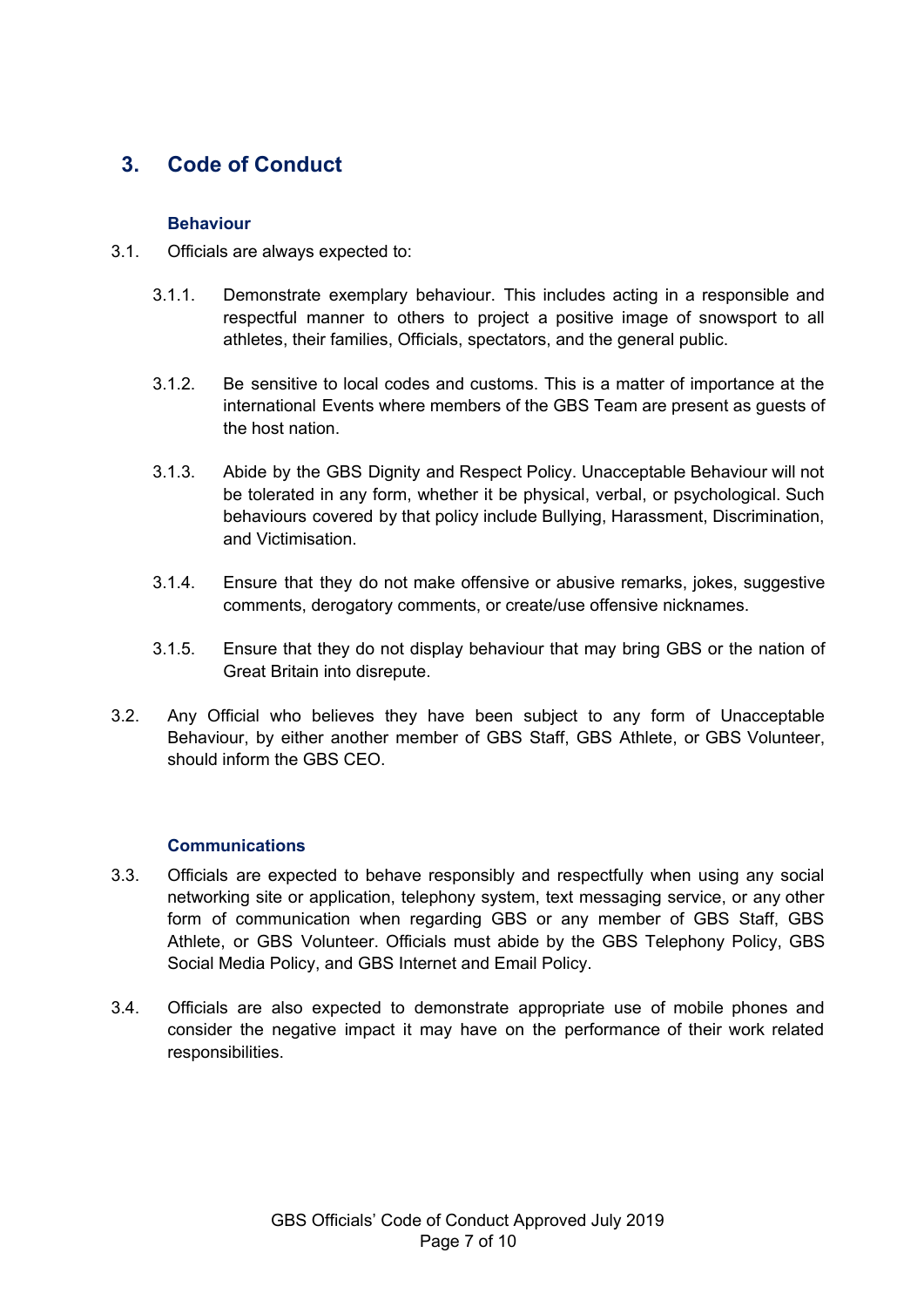#### **Smoking and Alcohol**

- <span id="page-7-0"></span>3.5. Officials must follow GBS' dry team ethos. From the day upon which a GBS Team/GBS Squad is assembled until it is disbanded during an Event or Competition, no Official is permitted to drink alcohol or to purchase or knowingly have alcohol in their possession without the consent of the Team Manager or Head Coach. The ethos may be relaxed for celebrations or other occasions involving (in either case) the GBS Team/GBS Squad as a whole at the discretion of the Team Manager or Head Coach.
- 3.6. Officials are not permitted to smoke cigarettes, electronic cigarettes, cigars, any form of tobacco, or any other similar substances at any point whilst representing GBS or the nation of Great Britain.

#### **Illegal Substances**

<span id="page-7-1"></span>3.7. Officials are not permitted under any circumstances to practise the activities of taking, supplying, or administering any illegal substance found within any category at any time. This includes adhering to the World Anti-Doping Code 2015 (WADC).

#### **Corruption**

<span id="page-7-2"></span>3.8. Officials must abide by the GBS Anti-Corruption Policy. Under no circumstances are Officials permitted to involve themselves in the act of betting, match fixing, fraud, or bribery during an Event in which the GBS Team/GBS Squad or a GBS Athlete is involved (including providing any assistance to a third party).

#### **Competitions and Events**

- <span id="page-7-3"></span>3.9. Officials should accept every victory and defeat with dignity and decency. The decisions of other Officials should not be questioned unless through the accepted procedures for doing so.
- 3.10. Officials must agree to deal with any differences of opinions or conflicts in respect of any Competition decisions through accepted processes.

#### **Clothing**

- <span id="page-7-4"></span>3.11. When supplied with a uniform or other representational apparel, it is to be worn as required. It is your responsibility to ensure that its presentation standards reflect the values of GBS.
- 3.12. Officials must wear the uniform supplied at all times when participating as an Official, appearing in a GBS context, or at any other time as directed by the Head Coach.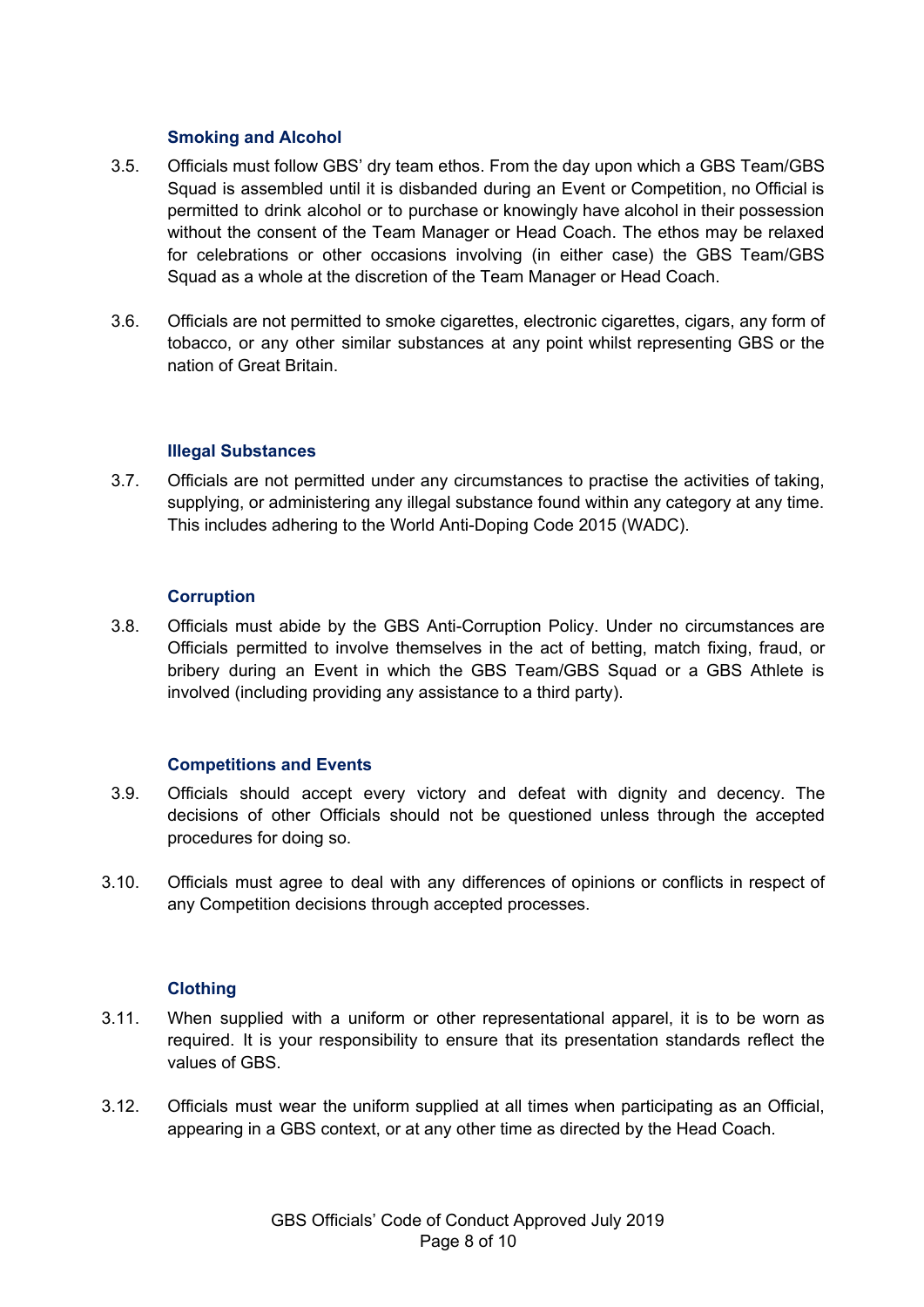#### **Wellbeing**

<span id="page-8-0"></span>3.13. Officials must always have a concern for the safety and wellbeing of GBS Athletes. There should be a sensible balance between performance demands and the GBS Athlete's physical, mental, social, and developmental needs. Any activity that is organised by an Official must be suitable for the age, maturity, and ability of the GBS Athlete.

#### **Inappropriate Relationships**

- <span id="page-8-1"></span>3.14. Officials must strictly maintain a clear boundary between friendship and intimacy with all athletes and must not conduct inappropriate relationships. Relationships with athletes can cause significant problems for other members of the GBS Team/GBS Squad, raising concerns of favouritism and/or Victimisation should the relationship later end.
- 3.15. Officials are strongly recommended not to enter into an intimate relationship with athletes of any age.
- 3.16. Any relationship deemed inappropriate will be subject to disciplinary action.
- 3.17. Sexual or intimate relationships with any athlete aged under 18 will result in disciplinary action and will be reported to statutory agencies including the Police if criminal behaviour is suspected.

### <span id="page-8-2"></span>**4. Safeguarding**

- 4.1. Officials have an obligation to protect both young people and adults at risk from any abuse or unethical behaviour while they remain in their care.
- 4.2. All Officials must abide by the GBS Safeguarding Policy.

### <span id="page-8-3"></span>**5. Violation of the Code**

- 5.1. Failure to comply with the Code of Conduct will result in the application of the GBS Disciplinary Policy.
- 5.2. Any Official who has reasonable grounds to suspect that a member of GBS Staff, GBS Athlete, or GBS Volunteer may be in breach of any of the Clauses within the Code of Conduct is required to inform the GBS CEO.